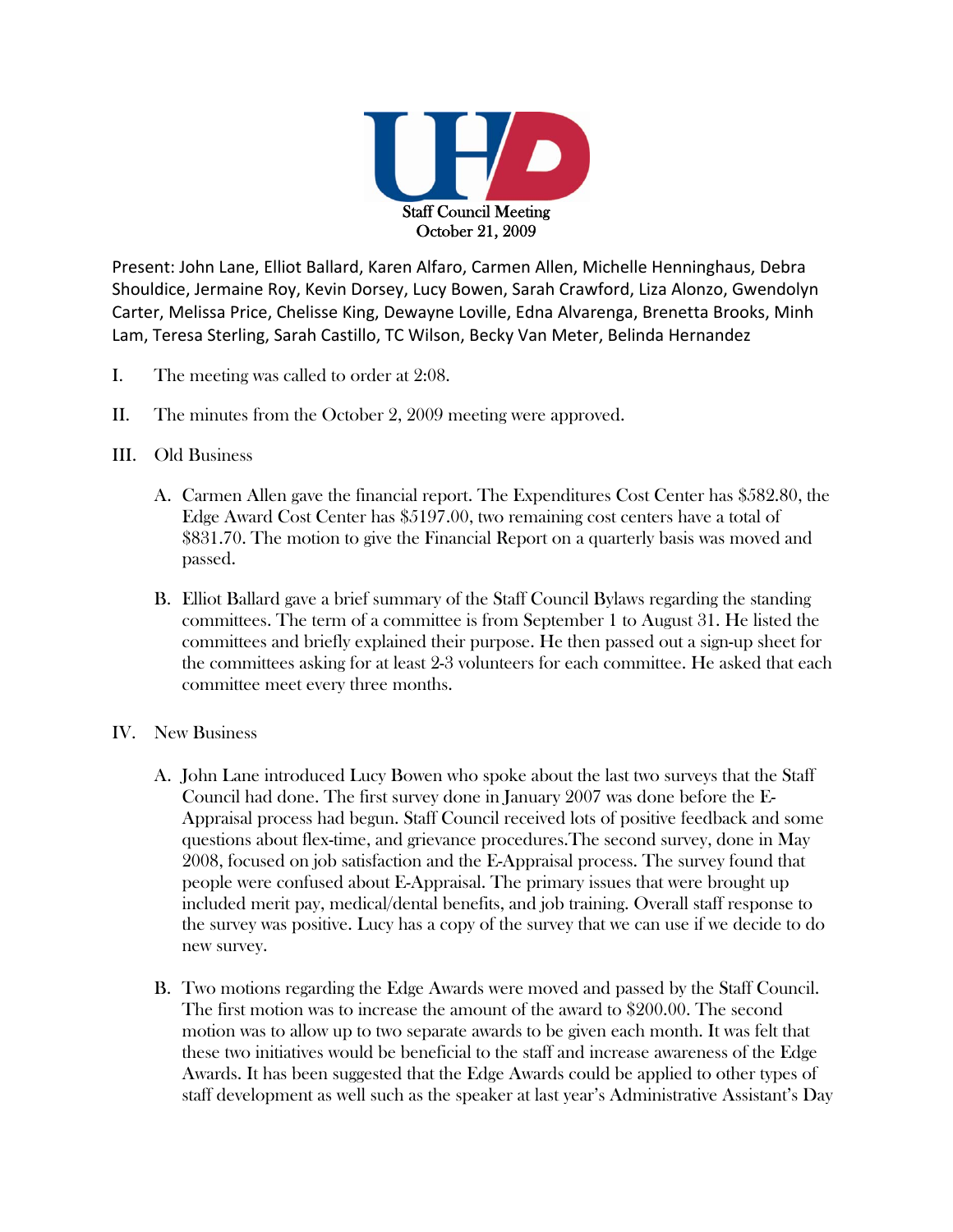event. The Edge Award Committee will review the results of these motions in one year. The Edge Award link is on our website.

C. John Lane reported on the USSEC meeting, the Executive Committee(s) felt that we should have more frequent meetings. The meeting focused on what USSEC could do for the staff. The three issues that they found to be the most important were staff pay, parking, and day care. John asked Lucy how long it took from introduction of the subject of tuition reimbursement to actually doing it. Lucy replied that it took approximately four years to get it implemented. She recommended that we narrow our focus, determine what is the most important to the majority of the staff, students and faculty and then address that one issue. John pointed out that day care was a very hot topic now and one that he would really like to see addressed. Karen Alfaro mentioned that Faculty Senate is looking into the matter already, and added that Clear Lake has a University Council made up of Staff Council, Faculty and students that address issues that are common to all.

Carmen Allen suggested that subsidies for carpoolers and those that use mass transit would help alleviate some of our parking issues. She suggested that everyone take the transportation survey offered in a recent posting of Skyline. She also pointed out that some schools offer guaranteed rides in case of emergencies for those that carpool or mass transit. Becky Van Meter suggested that Flex Time could also be used as a solution to the parking problem. Brenetta Brooks pointed out that parking at the new buildings is even worse than it is here. She wondered what could be done to address that with future buildings. Michelle Henninghaus pointed out that it has historically been harder to find funds suitable for use in building parking structures.

- D. After some discussion of the available days and the academic calander it was decided that this year's Staff Awards will be held on May  $7^{\text{th}}$ .
- V. Issues/Concerns
	- A. Gwendolyn Carter asked if Staff Council could push to have Aramark card approved. She said that many students have asked to have some kind of card or meal plan implemented. It was suggested that the Gatorcard may already have that ability since not only can financial aid to be added to the Gatorcard but other money can be deposited on the card and then the card can be used like any debit card.
	- B. Liza Alonzo? asked if something could be done about the continued use of paper billing. She was wondering if we could switch all departments to a wired billing system?
	- C. Karen Alfaro briefed the Staff Council on the University Planning Council. The timeline for division initiatives are being reviewed. Dr. Flores wants to see money allocated to the big issues particularly student success.

There had been a leadership retreat the previous week and we are getting closer to finding out what our goals are and determining what we do best. The Mission Committee is in the process of revising the Mission Statement.